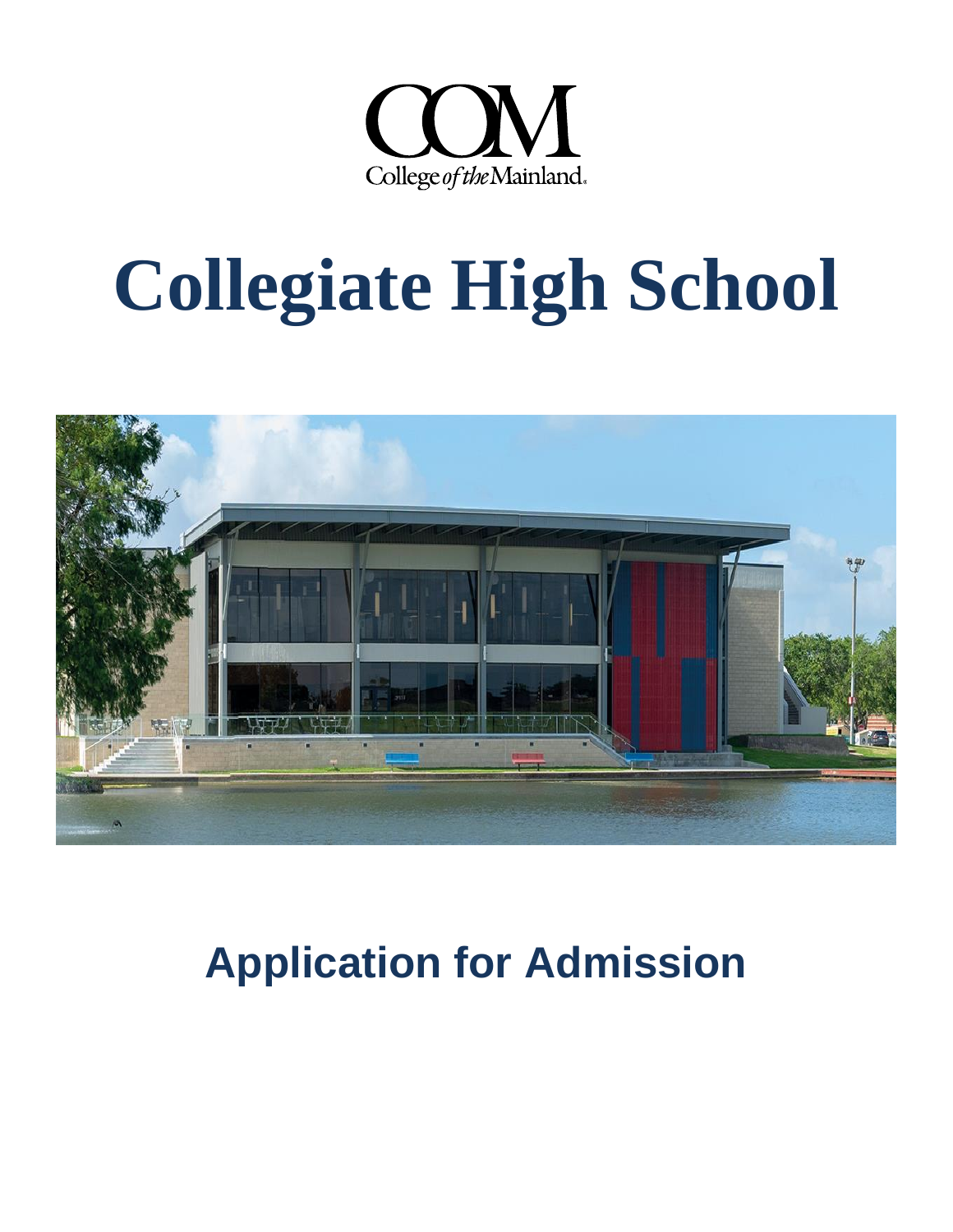## **INSTRUCTIONS FOR APPLICATION**

#### **Students must apply through their home high school campus for recommendation to attend CHS.**

- **1.** Meet with your high school counselor to discuss whether you are prepared for this Academically Advanced Program and to learn your school's process for submitting applications.
- **2.** Obtain an *Application Packet* from your high school counselor or download it from the Collegiate High School web page (www.com.edu/chs).
- **3.** Complete College of the Mainland's Application at **[goapplytexas.org.](https://goapplytexas.org/) If this is not completed a minimum of seven (7) days before registration, a student will not be able to enroll at COM or Collegiate High School. THIS IS A SEPARATE APPLICATION!**
- 4. Testing

a. Prepare for the TSIA2 if you do not meet the listed exemptions of the next page. [www.collegeboard.org/texas-sample-questions.](http://www.collegeboard.org/texas-sample-questions) [https://tsia2.pearsonperspective.com](https://tsia2.pearsonperspective.com/)

#### **ALL STUDENTS MUST TAKE A PRE-ASSESSMENT TEST TO BE ELIGIBLE TO TAKE THE TSIA2 EXAM and must print the pre-assessment test certificate and give it to the Testing Center.**

#### **<http://www.com.edu/testing-center/tsi-assessment.php>**

#### b. **Take the TSIA2 Exam (college placement exam)** at COM's Enrollment Center. The fee for this test is \$29.  **A PICTURE ID IS REQUIRED FOR TESTING.**

#### **SECTION MINIMUM SCORES**

English Language Arts & Reading (ELAR)

|                        | • CRC $\geq$ 945 and Essay $\geq$ 5;<br>$CRC < 945$ AND Diagnostic Level $\geq 5$ AND Essay $\geq 5$<br>$\bullet$ |  |  |  |  |  |  |  |  |
|------------------------|-------------------------------------------------------------------------------------------------------------------|--|--|--|--|--|--|--|--|
| Mathematics            | $CRC \geq 950$ ;<br>$\bullet$<br>$CRC < 950$ AND Diagnostic Level = 6<br>$\bullet$                                |  |  |  |  |  |  |  |  |
| TSIA 2.0 score         | Math Placement                                                                                                    |  |  |  |  |  |  |  |  |
| 950+ or Diagnostic 6   | STEM MATH 1314, MATH 1324                                                                                         |  |  |  |  |  |  |  |  |
|                        | Non-STEM MATH 1332, MATH 1342                                                                                     |  |  |  |  |  |  |  |  |
| < 950 and Diagnostic 5 | MATH 1314/0320 MATH 1324/0320<br><b>STEM</b>                                                                      |  |  |  |  |  |  |  |  |
|                        | Non-STEM MATH 1332/0308 MATH 1342/0308                                                                            |  |  |  |  |  |  |  |  |
| < 950 and Diagnostic 4 | STEM MATH 1314/320**                                                                                              |  |  |  |  |  |  |  |  |
|                        | Non-STEM MATH 1332/0308 MATH 1342/0308                                                                            |  |  |  |  |  |  |  |  |

**\*Math scores required for college level math; not required for CHS acceptance. (Check with your high school for their requirements)**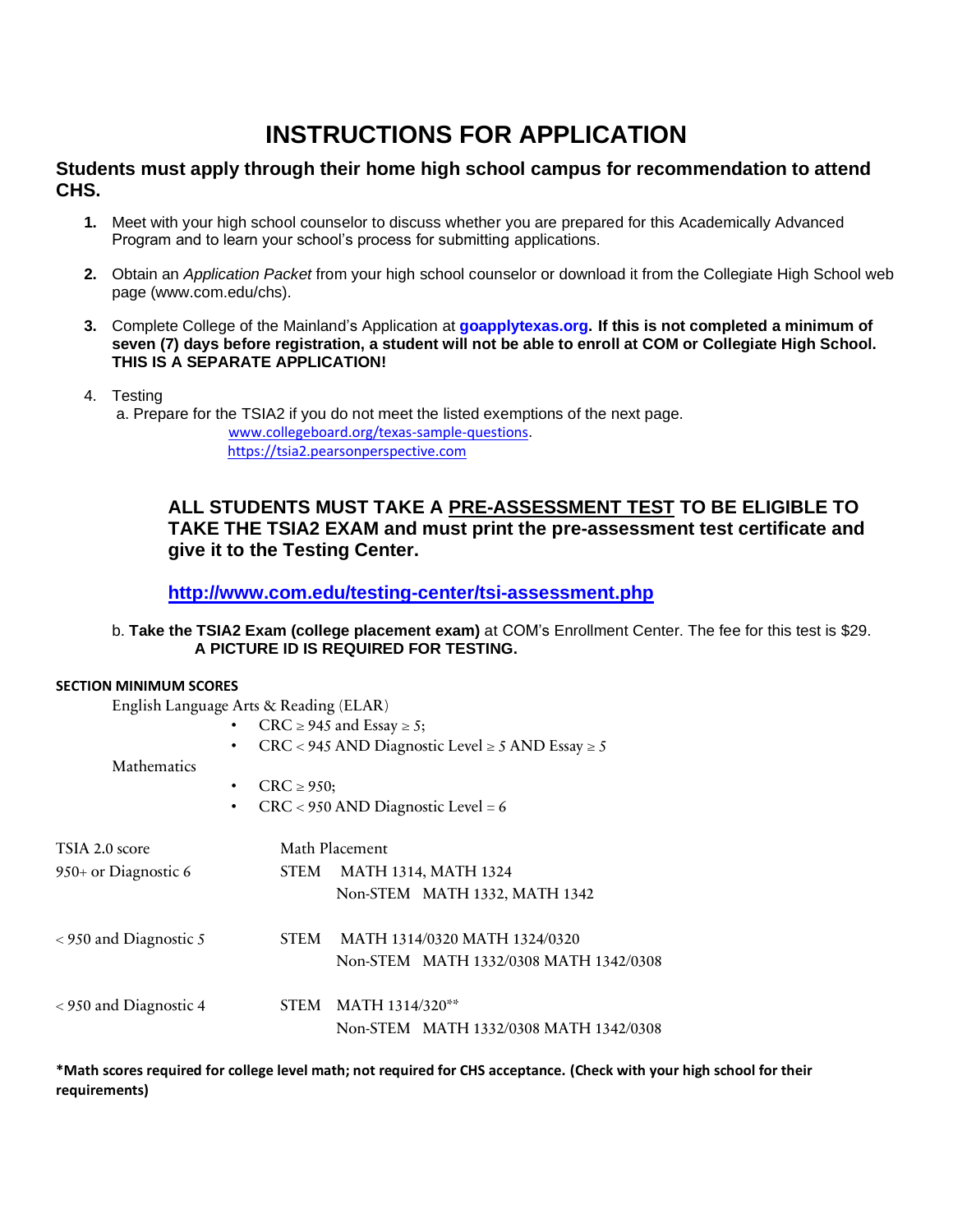TSIA2 Exemptions:

- SAT scores\*: EBRW score of 480 or higher. A mathematics score of 530 or higher is required to enroll in college level math.
- ACT scores\*: English score of 19 or higher. A mathematics score of 19 or higher is required to enroll in college level math.
- PSAT ( $10^{th}$  grade) EBRW 460, Math 510
- (STAAR EOC) minimum score of 4000 on Level II of English II, TSIA2 waved for Reading and Writing.
- (STAAR EOC) minimum score of 4000 on Level II the Algebra I STAAR EOC and passing grade in the Algebra II course; or End of Course (STAAR EOC) minimum score of 4000 on Level II Algebra II; TSIA2 waved for Math.

\*These scores must be provided to the Admissions Office directly from the testing company or must be identified on the official high school transcript.

- **5.** Complete the *Student Application Form***.** Be sure to print legibly and fill in all requested information. Do not leave any spaces blank. Sign the application**.**
- **6.** Have your parent complete the *Parent Recommendation Form.*
- **7.** Ask one of your current teachers, your assistant principal, and your counselor to complete their *Recommendation Form***s.**
- **8.** Write a *Personal Essay***, 200-300 words,** explaining why you believe that you are a good candidate for your school 's Collegiate High School program and should be selected. Career goals and personal aspirations should be an integral part of this essay. We recommend that you complete a career interest survey and research related careers to be sure that this career pathway is right for you.
- **9. Follow your school's procedures for submitting the completed application packet:** *Application Form***,**  *personal essay***, a copy of your latest State Assessment Score Report,** *transcript, the TSIA2 scores (or exemption scores), Parent Recommendation Form and the Free and Reduced Lunch letter from your high school's Food and Nutrition Department (if you qualify).*
- **10. Copy of your official Immunization Record indicating Meningitis Vaccination.**
- **11. Expect an email or call from CHS for an Interview once your application is received and verified complete by the CHS office.** (This is a different letter than the one you will receive concerning your enrollment status at COM and different from your high school approval letter).

#### **Target Dates:**

We will begin accepting applications in March 2022 or sooner for Summer and the Fall 2022 semesters.

Applications will be reviewed as we receive them from our partnering school districts:

Last day to enroll and register for Summer classes is June 3, 2022 Last day to enroll and register for Fall 2022 is August 19, 2022 Last day to enroll and register for Spring 2023 is January 13, 2023

#### **\*\*\* Check with your High School Counseling Center for specific criteria and dates for your high school's CHS application deadlines.**

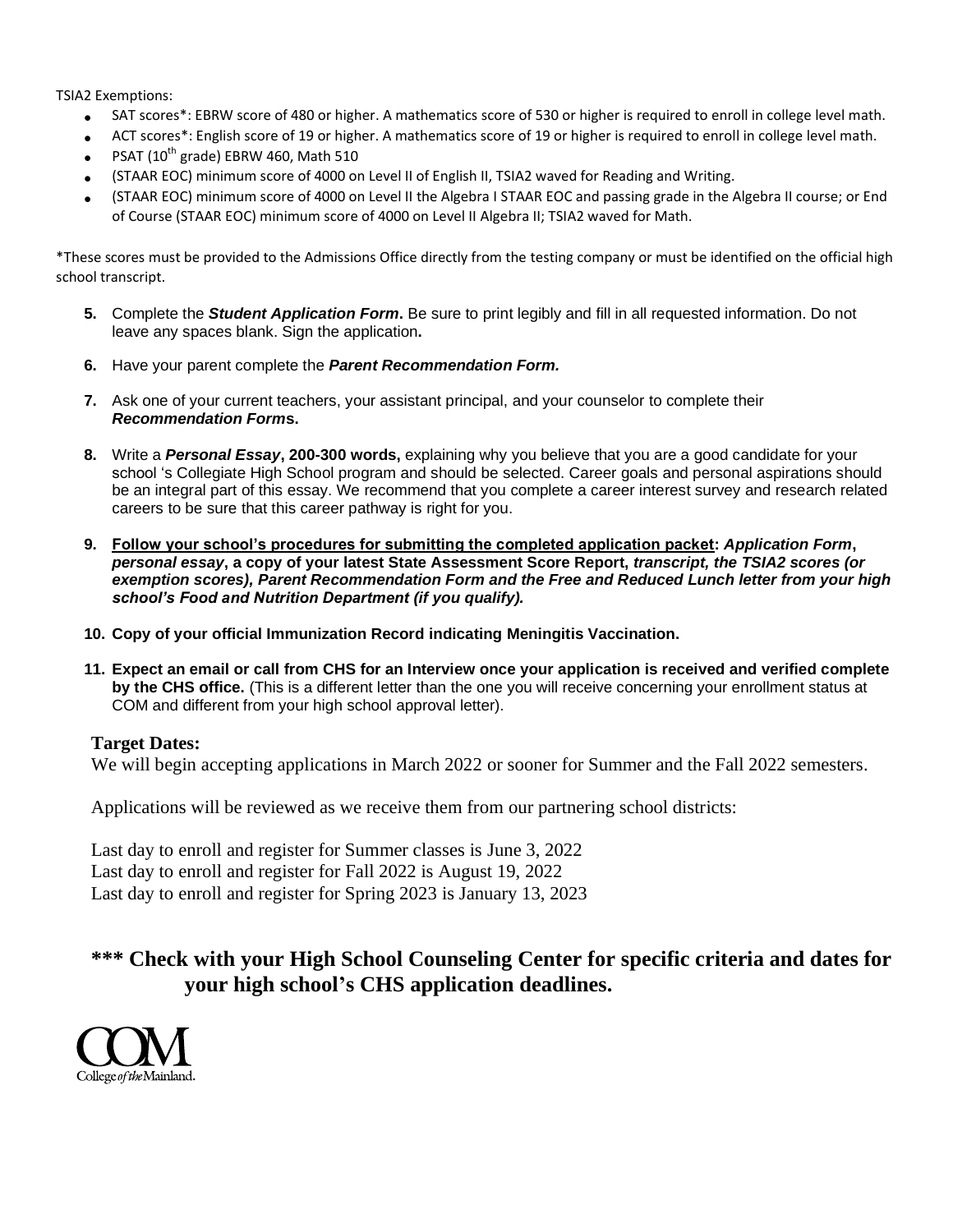### **COLLEGIATE HIGH SCHOOL STUDENT APPLICATION**

| <b>Student Name (last name, first name)</b>                                                                                                                                                                                                                                                                                                                                         |  | <b>Anticipated Year of Graduation</b>                                      |                     |                  |  |                   | <b>Home Campus</b> |                                 |  |  |
|-------------------------------------------------------------------------------------------------------------------------------------------------------------------------------------------------------------------------------------------------------------------------------------------------------------------------------------------------------------------------------------|--|----------------------------------------------------------------------------|---------------------|------------------|--|-------------------|--------------------|---------------------------------|--|--|
| <b>Address</b>                                                                                                                                                                                                                                                                                                                                                                      |  | <b>City</b>                                                                |                     | <b>State</b>     |  |                   | <b>Zip Code</b>    |                                 |  |  |
| Date of Birth<br><b>Social Security #</b>                                                                                                                                                                                                                                                                                                                                           |  |                                                                            | <b>Cell Phone #</b> |                  |  |                   | Home Phone #       |                                 |  |  |
| <b>E-mail Address</b><br>Are you employed? □ Yes □ No                                                                                                                                                                                                                                                                                                                               |  |                                                                            |                     |                  |  |                   | Where?             |                                 |  |  |
| <b>Primary Parent/Guardian</b><br>Name:                                                                                                                                                                                                                                                                                                                                             |  |                                                                            |                     |                  |  |                   |                    |                                 |  |  |
| <b>Email Address:</b>                                                                                                                                                                                                                                                                                                                                                               |  |                                                                            | Work Phone #:       |                  |  | Cell Phone #:     |                    |                                 |  |  |
| <b>Secondary Parent/Guardian</b><br>Name:                                                                                                                                                                                                                                                                                                                                           |  |                                                                            |                     |                  |  |                   |                    |                                 |  |  |
| <b>Email Address:</b>                                                                                                                                                                                                                                                                                                                                                               |  |                                                                            |                     | Work Phone #:    |  | Cell Phone #:     |                    |                                 |  |  |
| <b>Mother's Highest Education</b>                                                                                                                                                                                                                                                                                                                                                   |  |                                                                            |                     |                  |  |                   |                    |                                 |  |  |
| Less than HS Diploma                                                                                                                                                                                                                                                                                                                                                                |  | Some College                                                               | Associate degree    |                  |  | ∃Master's Degree  |                    |                                 |  |  |
| □High School Diploma                                                                                                                                                                                                                                                                                                                                                                |  | College Certificate                                                        | Degree              | Baccalaureate    |  |                   |                    | Professional or Doctoral Degree |  |  |
| <b>Father's Highest Education</b>                                                                                                                                                                                                                                                                                                                                                   |  |                                                                            |                     |                  |  |                   |                    |                                 |  |  |
| Less than HS Diploma                                                                                                                                                                                                                                                                                                                                                                |  | Some College                                                               |                     | Associate degree |  | _IMaster's Degree |                    |                                 |  |  |
| □High School Diploma                                                                                                                                                                                                                                                                                                                                                                |  | College Certificate                                                        | Degree              | Baccalaureate    |  |                   |                    | Professional or Doctoral Degree |  |  |
| Does your family qualify for the Free and Reduced Lunch Program in your school district?<br>  Yes                                                                                                                                                                                                                                                                                   |  | $\Box$ No (Letter of eligibility will be required from your home district) |                     |                  |  |                   |                    |                                 |  |  |
|                                                                                                                                                                                                                                                                                                                                                                                     |  |                                                                            |                     |                  |  |                   |                    |                                 |  |  |
| Primary Language Spoken at Home _                                                                                                                                                                                                                                                                                                                                                   |  |                                                                            |                     |                  |  |                   |                    |                                 |  |  |
| <b>Preferred Career Pathway</b>                                                                                                                                                                                                                                                                                                                                                     |  |                                                                            |                     |                  |  |                   |                    |                                 |  |  |
| STEM (Science, Technology, Engineering and Mathematics                                                                                                                                                                                                                                                                                                                              |  |                                                                            |                     |                  |  |                   |                    |                                 |  |  |
| <b>Business and Industry</b>                                                                                                                                                                                                                                                                                                                                                        |  |                                                                            |                     |                  |  |                   |                    |                                 |  |  |
| <b>Public Services</b>                                                                                                                                                                                                                                                                                                                                                              |  |                                                                            |                     |                  |  |                   |                    |                                 |  |  |
| <b>Arts and Humanities</b>                                                                                                                                                                                                                                                                                                                                                          |  |                                                                            |                     |                  |  |                   |                    |                                 |  |  |
| <b>Multidisciplinary Studies</b>                                                                                                                                                                                                                                                                                                                                                    |  |                                                                            |                     |                  |  |                   |                    |                                 |  |  |
| I understand that CHS is an ADVANCED ACADEMIC PROGRAM. I MUST meet all state high school graduation<br>requirements and have a minimum 90% attendance rate. I MUST attend and pass all classes, or I may be<br>withdrawn from the Collegiate High School. I understand my student records and files will be shared between<br>CHS staff, COM faculty and staff, and my home campus. |  |                                                                            |                     |                  |  |                   |                    |                                 |  |  |
|                                                                                                                                                                                                                                                                                                                                                                                     |  |                                                                            |                     |                  |  |                   |                    |                                 |  |  |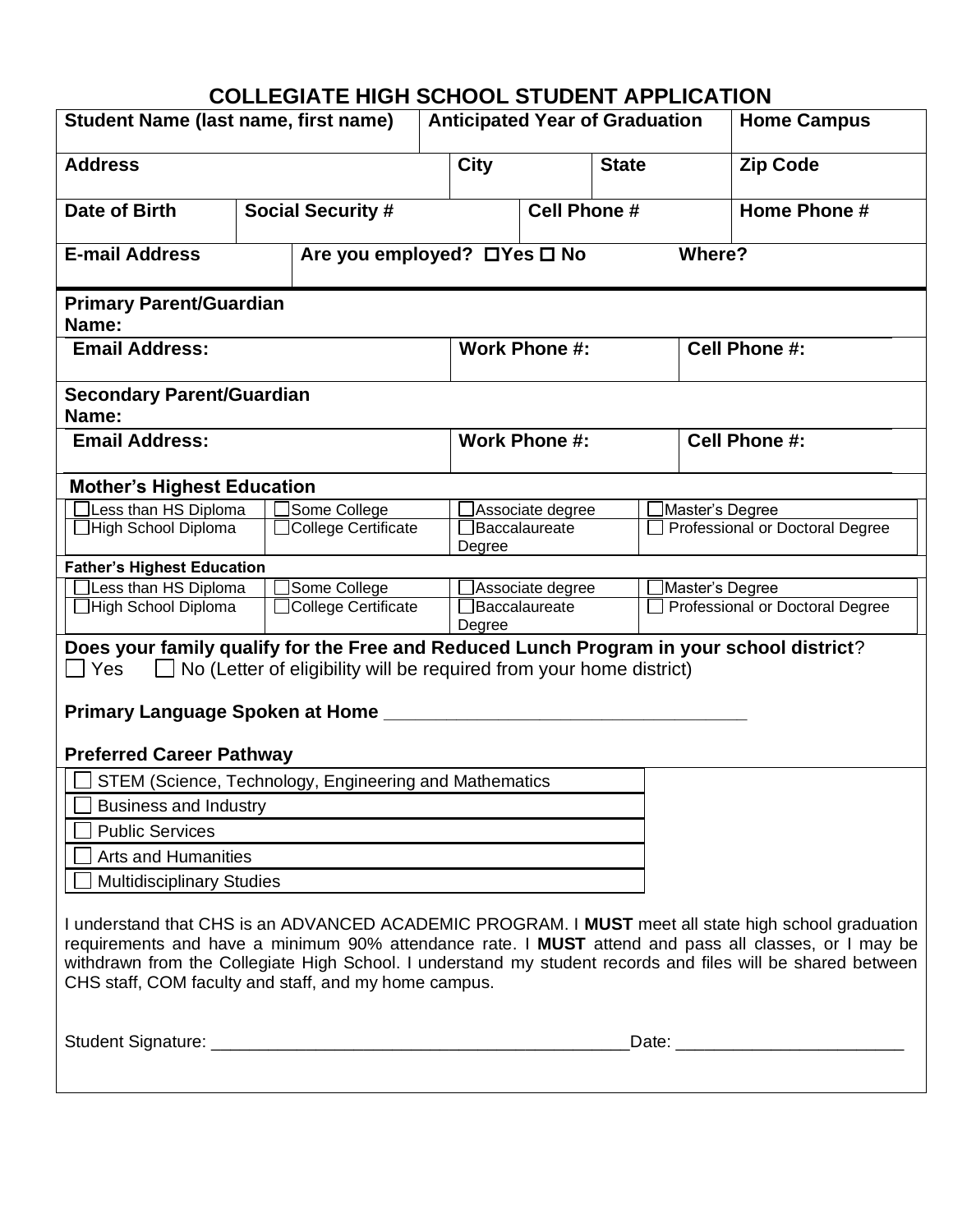

## **COLLEGIATE HIGH SCHOOL COUNSELOR RECOMMENDATION**

| <b>Student Name</b>       |                                                                                                                                                                                    |  | <b>Counselor Name</b> |                                                                |   |                       |                     |   |   |  |                                                                                                   |
|---------------------------|------------------------------------------------------------------------------------------------------------------------------------------------------------------------------------|--|-----------------------|----------------------------------------------------------------|---|-----------------------|---------------------|---|---|--|---------------------------------------------------------------------------------------------------|
|                           |                                                                                                                                                                                    |  |                       |                                                                |   |                       |                     |   |   |  |                                                                                                   |
|                           | (Please attach a copy of the high school transcript with test scores and attendance record for the current year.)                                                                  |  |                       |                                                                |   |                       |                     |   |   |  |                                                                                                   |
|                           | What is the student's GPA?                                                                                                                                                         |  |                       | on a scale of ______________, as of the Fall / Spring 20______ |   |                       |                     |   |   |  |                                                                                                   |
|                           |                                                                                                                                                                                    |  |                       | (Circle one)                                                   |   |                       |                     |   |   |  |                                                                                                   |
|                           | What is the student's most recent State Assessment scores? Grade Level ___                                                                                                         |  |                       |                                                                |   |                       |                     |   |   |  |                                                                                                   |
|                           | ENG I_______ ENG II _________ ALG I________ BIOL _________ US HIST _______                                                                                                         |  |                       |                                                                |   |                       |                     |   |   |  |                                                                                                   |
| <b>Other Test Scores:</b> |                                                                                                                                                                                    |  |                       |                                                                |   |                       |                     |   |   |  |                                                                                                   |
| <b>SAT</b>                | Total:                                                                                                                                                                             |  | Math:                 |                                                                |   |                       | EBRW:               |   |   |  |                                                                                                   |
| <b>ACT</b>                | Composite:                                                                                                                                                                         |  | English:              |                                                                |   | Math:                 |                     |   |   |  |                                                                                                   |
| TSIA <sub>2</sub>         | Math:                                                                                                                                                                              |  | ELAR:                 |                                                                |   |                       | Essay:              |   |   |  | Diagnostic:                                                                                       |
| <b>PSAT</b>               | EBRW:                                                                                                                                                                              |  | Math:                 |                                                                |   |                       |                     |   |   |  |                                                                                                   |
|                           | Does the student receive any Special Education or 504 modifications? $\Box$ Yes $\Box$ No<br>What specific class or classes will the student need to graduate? (Please list below) |  |                       |                                                                |   |                       |                     |   |   |  |                                                                                                   |
|                           |                                                                                                                                                                                    |  |                       |                                                                |   |                       |                     |   |   |  | Please rate the student on the following characteristics, 1 being the lowest position and 5 being |
|                           | the best position. (Circle your choice)<br>Attendance                                                                                                                              |  |                       |                                                                |   | $\mathbf{2}^{\prime}$ | $\mathbf{3}$        | 4 | 5 |  |                                                                                                   |
|                           | Citizenship                                                                                                                                                                        |  |                       |                                                                |   |                       | 1 2 3 4 5           |   |   |  |                                                                                                   |
|                           | Work habits                                                                                                                                                                        |  |                       |                                                                |   |                       | 1 2 3 4 5           |   |   |  |                                                                                                   |
|                           | Attitude toward school                                                                                                                                                             |  |                       |                                                                |   |                       | 1 2 3 4 5           |   |   |  |                                                                                                   |
|                           | Possibility of success in college classes                                                                                                                                          |  |                       |                                                                |   |                       | 1 2 3 4 5           |   |   |  |                                                                                                   |
|                           | Recommendation for Collegiate High School                                                                                                                                          |  |                       |                                                                | 1 |                       | $2 \quad 3 \quad 4$ |   | 5 |  |                                                                                                   |
|                           | your school's Collegiate High School program. (Use the back of this form.)                                                                                                         |  |                       |                                                                |   |                       |                     |   |   |  | Please give a brief explanation why you believe that this student is/is not a good candidate for  |
|                           |                                                                                                                                                                                    |  |                       |                                                                |   |                       |                     |   |   |  |                                                                                                   |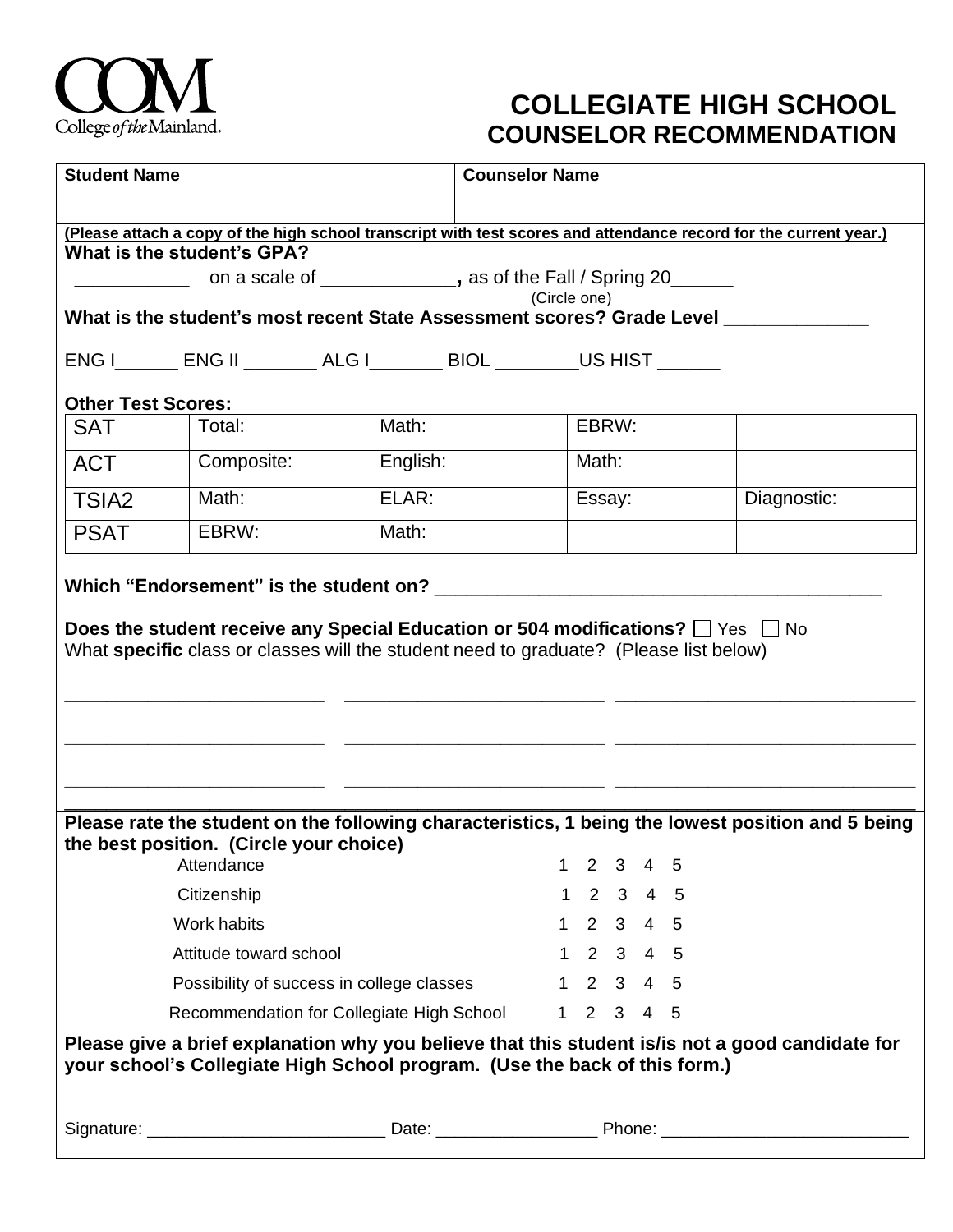

## **COLLEGIATE HIGH SCHOOL ASSISTANT PRINCIPAL RECOMMENDATION**

| <b>Assistant Principal Name (Please Print)</b><br><b>Student Name</b>                                                                                                                                                                                                                                            |                             |  |  |  |  |  |  |  |
|------------------------------------------------------------------------------------------------------------------------------------------------------------------------------------------------------------------------------------------------------------------------------------------------------------------|-----------------------------|--|--|--|--|--|--|--|
|                                                                                                                                                                                                                                                                                                                  |                             |  |  |  |  |  |  |  |
| PLEASE RETURN IN A SEALED ENVELOPE.<br>Please rate the student on the following characteristics, 1 being the lowest                                                                                                                                                                                              |                             |  |  |  |  |  |  |  |
| position and 5 being the best position. (Circle your choice)<br>Attendance                                                                                                                                                                                                                                       | $2 \quad 3 \quad 4 \quad 5$ |  |  |  |  |  |  |  |
| Citizenship                                                                                                                                                                                                                                                                                                      | 1 2 3 4 5                   |  |  |  |  |  |  |  |
| <b>Work habits</b>                                                                                                                                                                                                                                                                                               | 1 2 3 4 5                   |  |  |  |  |  |  |  |
| Attitude toward school                                                                                                                                                                                                                                                                                           | 1 2 3 4 5                   |  |  |  |  |  |  |  |
| Possibility of success in college classes                                                                                                                                                                                                                                                                        | 1 2 3 4 5                   |  |  |  |  |  |  |  |
| Recommendation for Collegiate High School 1 2 3 4 5                                                                                                                                                                                                                                                              |                             |  |  |  |  |  |  |  |
| For the current school year, please complete or attach the following information:                                                                                                                                                                                                                                |                             |  |  |  |  |  |  |  |
| Number of days absent _______________ out of ___________________ possible.                                                                                                                                                                                                                                       |                             |  |  |  |  |  |  |  |
| (please attach<br>documentation or explanation)                                                                                                                                                                                                                                                                  |                             |  |  |  |  |  |  |  |
| Please give a brief explanation why you believe this student is/ is not a good candidate for your<br>school's Collegiate High School program. Please include specific information about any office<br>referrals or other discipline/attendance related issues or any other information CHS staff should<br>know. |                             |  |  |  |  |  |  |  |
|                                                                                                                                                                                                                                                                                                                  |                             |  |  |  |  |  |  |  |
| Signature:<br>Date:                                                                                                                                                                                                                                                                                              | Phone:                      |  |  |  |  |  |  |  |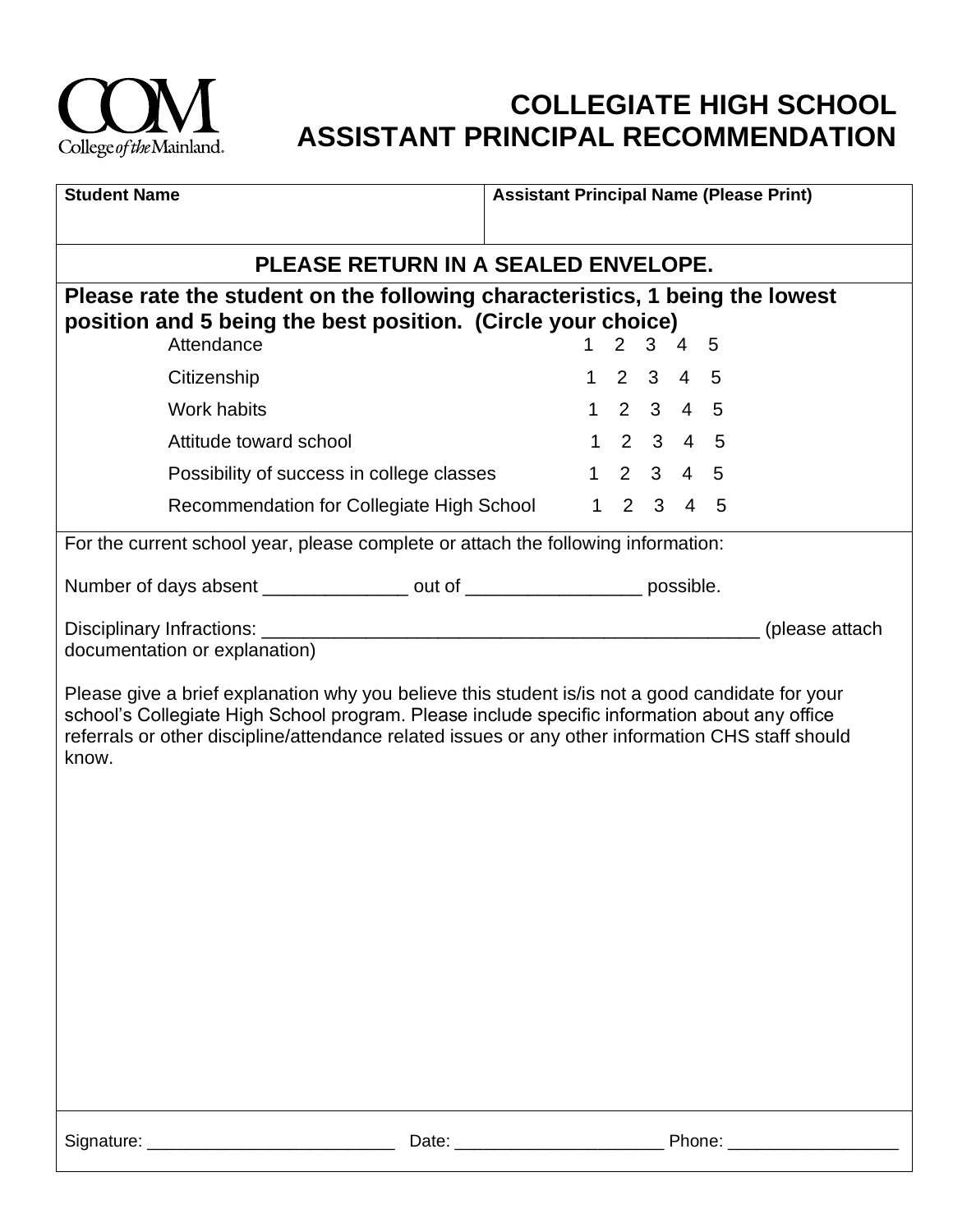

## **COLLEGIATE HIGH SCHOOL TEACHER RECOMMENDATION**

| <b>Student Name (Please Print)</b>                                                                                                           | <b>Course</b>                       |              | <b>Teacher (Please Print)</b>  |                         |                     |                |  |  |
|----------------------------------------------------------------------------------------------------------------------------------------------|-------------------------------------|--------------|--------------------------------|-------------------------|---------------------|----------------|--|--|
|                                                                                                                                              | PLEASE RETURN IN A SEALED ENVELOPE. |              |                                |                         |                     |                |  |  |
|                                                                                                                                              |                                     |              | as of<br>DATE / GRADING PERIOD |                         |                     |                |  |  |
| Please rate the student on the following characteristics, 1 being the lowest<br>position and 5 being the best position. (Circle your choice) |                                     |              |                                |                         |                     |                |  |  |
| Attendance                                                                                                                                   |                                     | $\mathbf{1}$ | 2                              | $\overline{\mathbf{3}}$ | 4                   | 5              |  |  |
| Citizenship                                                                                                                                  |                                     |              | $1 \quad 2 \quad 3 \quad 4$    |                         |                     | 5              |  |  |
| Work habits                                                                                                                                  |                                     | 1            |                                |                         | $2 \quad 3 \quad 4$ | $5\phantom{1}$ |  |  |
| Attitude toward school                                                                                                                       |                                     |              | 1 2 3 4 5                      |                         |                     |                |  |  |
| Possibility of success in college classes                                                                                                    |                                     |              | $1 \quad 2 \quad 3 \quad 4$    |                         |                     | 5              |  |  |
| Recommendation for Collegiate High School                                                                                                    |                                     |              |                                | $1 \quad 2 \quad 3$     | $\overline{4}$      | 5              |  |  |
| Please give a brief explanation why you believe this student is/is not a good candidate for your<br>school's Collegiate High School program. |                                     |              |                                |                         |                     |                |  |  |
|                                                                                                                                              |                                     |              |                                |                         |                     |                |  |  |